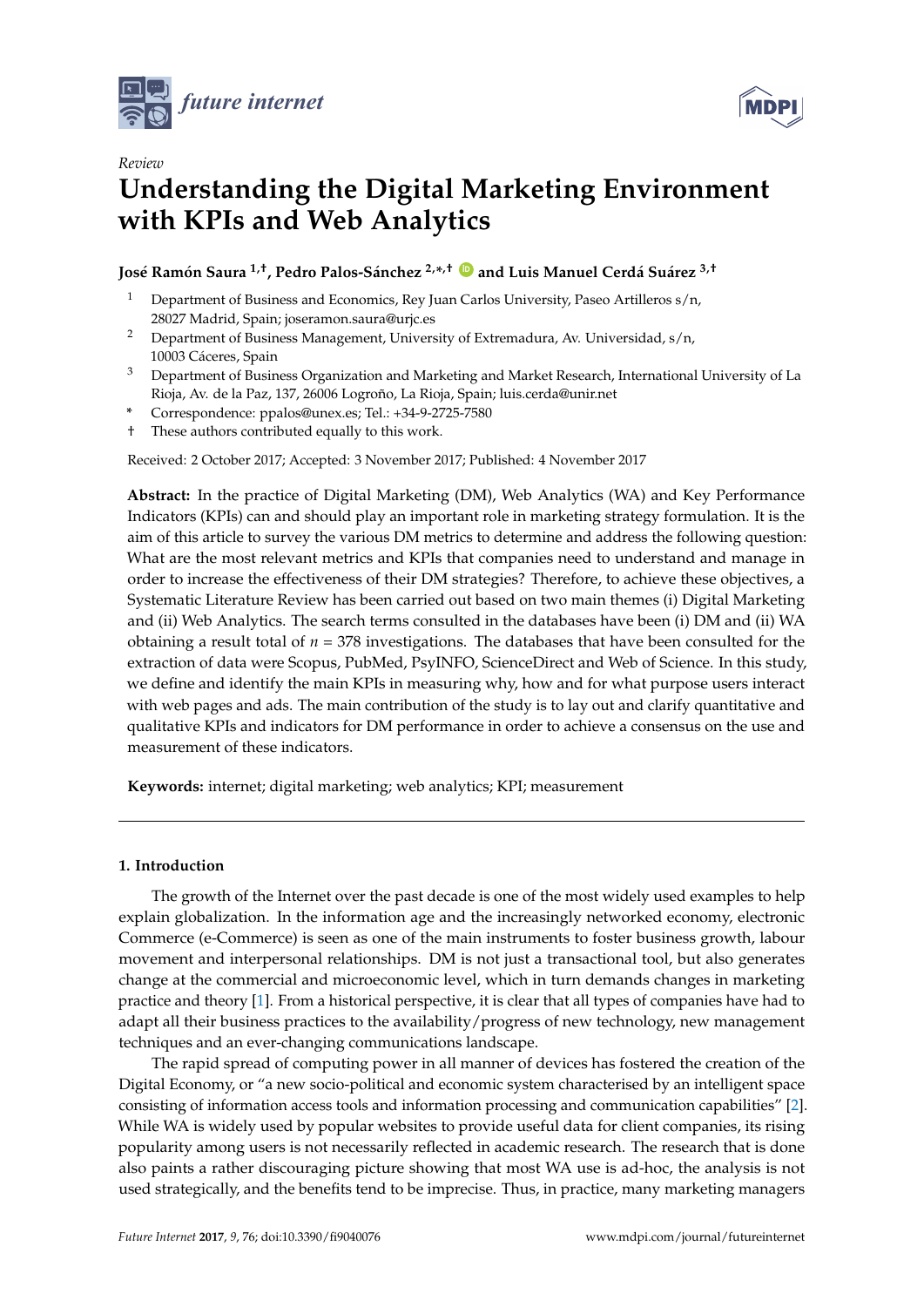remain wary of performance measurement data and prefer to rely on intuition and experience for decision-making [\[3\]](#page-10-2). Given the evolving nature of WA, this is understandable. This study therefore suggests that the main benefits of WA for DM performance measurement will be determined by how companies exploit the system under specific contextual circumstances.

Understanding the effectiveness of DM strategies requires the ability to analyze and measure their impact [\[4\]](#page-10-3). Appropriate, accurate and timely DM metrics are critical for a company to assess whether they are achieving their objectives, or whether the selected strategy is appropriate to achieve organizational goals [\[5\]](#page-10-4).

DM is the simultaneous integration of strategies on the web, through a specific process and methodology, looking for clear objectives using different tools, platforms and social media. The importance of DM for companies resides in changes in the ways that today's consumers gather and assess information and make purchasing decisions, in addition to the channels they use for this process [\[6\]](#page-10-5).

According to [\[7\]](#page-10-6), we can distinguish four types of control necessary to guarantee the outcome of a marketing plan for business: Control of the annual plan; Control of Profitability; Efficiency Control and Strategic Control. In this research, we cover the necessary actions for the Control of Profitability in DM, Strategic Control in the web measurement and analytical KPI's relevant to the consumer or Internet users.

While there are a great number of possible metrics and indicators, each one designed to measure a specific aspect of the DM plan [\[8\]](#page-10-7), the choice of which metrics will enable insightful and useful analysis remains a tricky question for business managers. It is the aim of this article to survey the various DM metrics to determine and address the following question: What are the most relevant metrics and KPIs that companies need to understand and manage in order to increase the effectiveness of their DM strategies?

Identifying KPIs for DM and WA, Marketing professionals and Academics can efficiently measure key indicators related to the development of tactics and actions that are performed in the digital environment. By identifying the most important indicators, companies could improve conversion rates and consequently, increase their visibility on the Internet.

#### **2. Methodology**

#### *2.1. Literature Review*

The main objective of this research is to identify the main WA parameters for MD measurement on the Internet. Secondary objectives are twofold: (i) to identify how investigators are linking the MD with WA to find possible improvements; and (ii) to undertake a systematic literature review to help structure a roadmap for future research in this area.

Therefore, to achieve these objectives, a systematic literature review has been carried out based on two main themes (i) Digital Marketing and (ii) Web Analytics. The search terms consulted in the databases have been (i) digital marketing and (ii) web analytics obtaining a result total of 378 investigations. Research has also been categorized into the type of research; empirical, revision or conceptual, the research perspective and the main theme of the article (search carried out in January 2016 using 4 databases; PubMed, PsyINFO, ScienceDirect and Web of Science).

Although most articles are conceptual, many of them did not specifically develop the terms of web analytics intended by this research.

The methodology chosen, systematic literature review is based on the work developed by [\[9\]](#page-10-8). The structure of PICOS, defined as the review and extraction of data, has been followed. This means that the following variables have been considered: (i) Participants (any); (ii) Interventions (DM indicators); (iii) Comparators (any); (iv) Outcomes (WA indicators and KPIs); and (v) Study design (systematic reviews).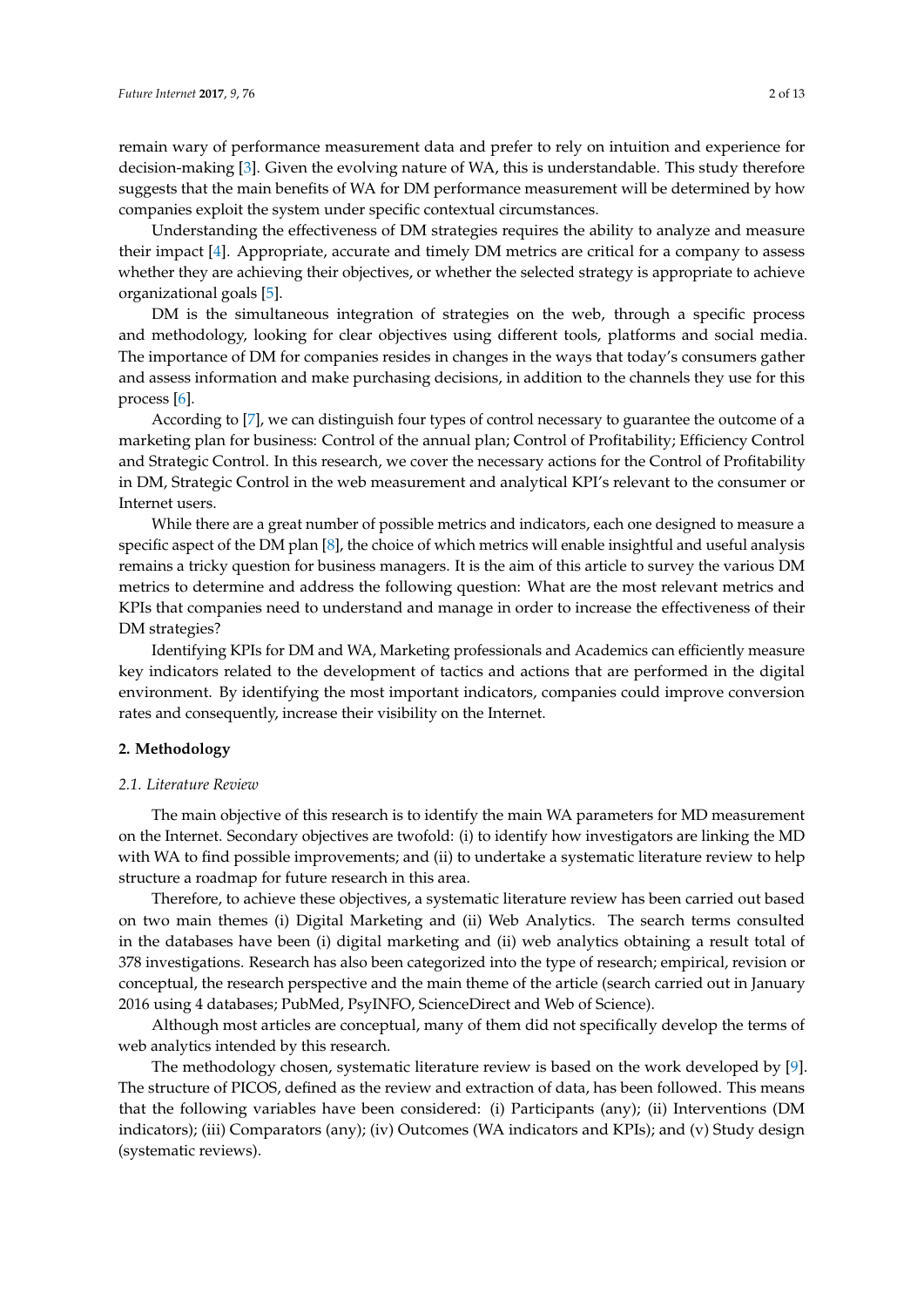# *2.2. Data Extraction*

The databases that have been consulted for the extraction of data were Scopus, PubMed, PsyINFO, ScienceDirect and Web of Science. The queries were filtered for articles in English only and no more Filters were applied. When querying the mentioned databases, the Boolean operators of AND and OR were used to optimize the results of the databases corresponding to the topics of (i) Digital Marketing and (ii) Web Analytics. The search terms can be seen in Table [1.](#page-2-0) Psychology Psychology Information and Web of Science of The Web of  $\frac{1}{2}$ 

**Table 1.** Search term used.

<span id="page-2-0"></span>

| <b>Digital Marketing and Web Analytics</b> | Definition of Concepts Related to the Goals of the Research |
|--------------------------------------------|-------------------------------------------------------------|
|                                            | "objectives"                                                |
|                                            | "measurement"                                               |
|                                            | "traffic"                                                   |
| "Digital Marketing"                        | " $KPI"$                                                    |
| "onine marketing"                          | "strategies"                                                |
| "marketing in Internet"                    | "indicators"                                                |
| "marketing on Internet"                    | "concepts"                                                  |
| "Web Analytics" (AND)                      | "variables"                                                 |
| "web measurements"                         | "identifiers"                                               |
| "Internet analytics"                       | "values"                                                    |
| "web page analytics"                       | "analytic indicators"                                       |
|                                            | "analytic variables"                                        |
|                                            | "techniques"                                                |
|                                            | "tactics"                                                   |

The titles and abstracts of articles have been independently analyzed to determine if the articles are fit to continue with the systematic literature review process. All the articles present in this research have been analyzed individually. The criteria are based on the AMSTAR tool [\[10\]](#page-10-9) (see Figure [1\)](#page-2-1) to incorporate only high quality abstracts. Although the AMSTAR tool was initially designed to assess have been analyzed individually. The criteria are based on the AMSTAR tool [10] (see Figure 1) to the quality of the articles from their abstracts, we have followed the indications of [\[11\]](#page-10-10) as an eligibility the quality of the articles from their abstracts, we have followed the indications of [11] as an eligibility gauge for this research. gauge for this research. incorporate only high quality abstracts. Although the AMSTAR tool was initially designed to assess

<span id="page-2-1"></span>

**Figure 1.** PRISMA 2009 Flow Diagram*.* **Figure 1.** PRISMA 2009 Flow Diagram.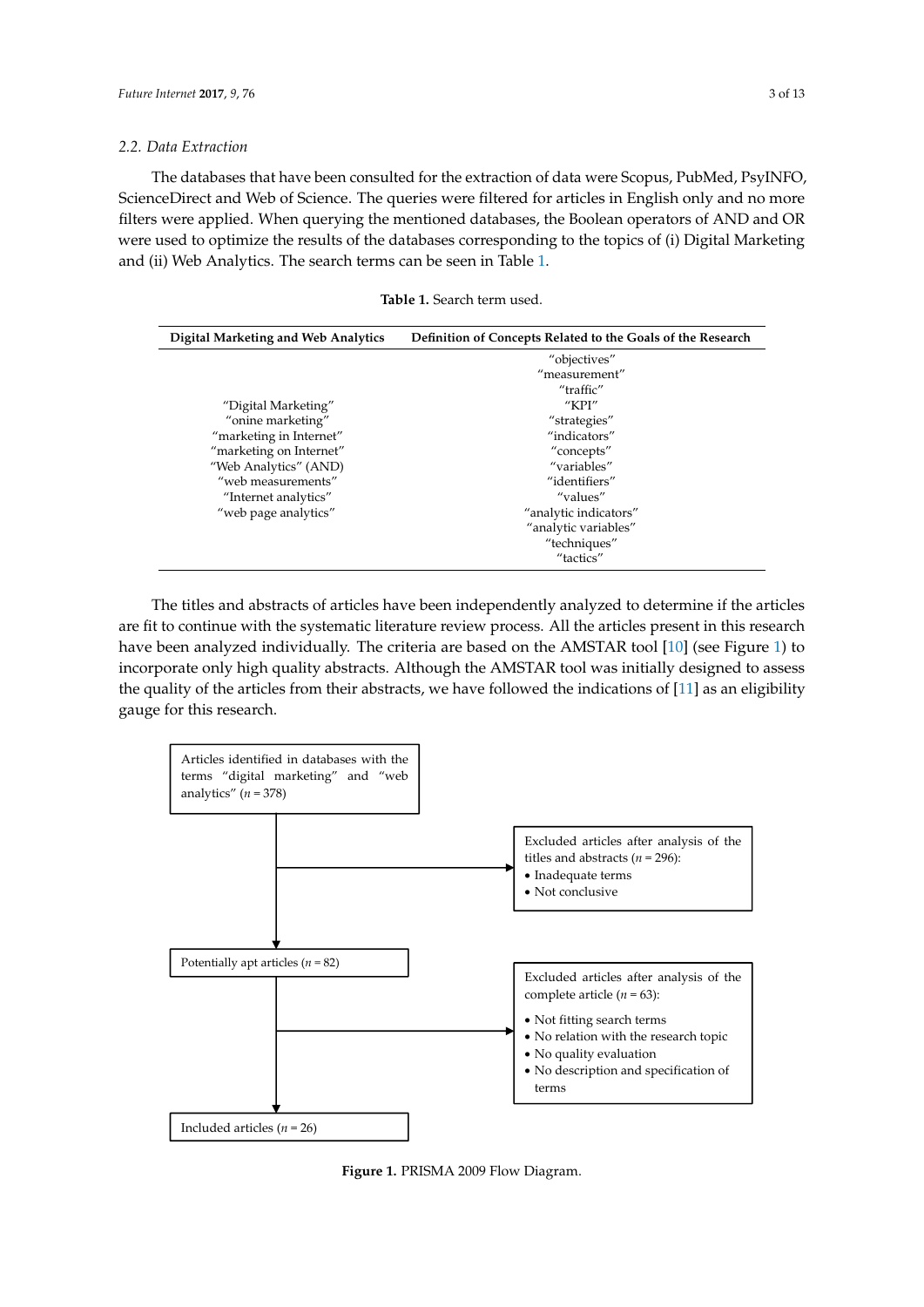The objective is to achieve the highest possible amount of evidence in the results based on quality studies. Some of the variables used in AMSTAR to evaluate the quality of the systematic review were (i) the relationship of the research question to the criteria included in the study, (ii) the extraction of data from at least two independent researchers (iii) the quality of the literature review, (iii) identification and definition of concepts, and (iv) the quality of the references used throughout the study. As developed by [\[11\]](#page-10-10) we have included the following criteria for the development of the methodology:

- Systematic review of abstracts (meta-analysis)
- Include structured research evaluations
- Published in journals and research journals
- Written in English
- Conclusions and research on topics directly related to digital marketing techniques and measurement with web analytics.

In the first phase, databases and search terms were identified, obtaining a total sample of *n* = 378. Secondly, after analyzing each article individually, a total of 296 articles were excluded from the initial sample due to inadequate topics. Consequently, in the third phase of the systematic review, a total of potentially appropriate articles of  $n = 82$  were obtained. However, after applying the exclusionary processes after analysis: not fitting the search terms; no explicit relation to the research topic; Investigations without quality evaluation and lacking a description and specification of terms, the sample obtains a total of  $n = 26$  articles.

# **3. Results**

# *3.1. Process of Data Evaluation and Study Selection*

<span id="page-3-0"></span>Table [2](#page-3-0) lists and describes the indicators and KPIs used.

| Theme             | <b>Relevant Literature</b> | Key Concepts Used and Analyzed                                                                                                                 |  |
|-------------------|----------------------------|------------------------------------------------------------------------------------------------------------------------------------------------|--|
|                   | [4,8]                      | WA; search engine optimization (SEO); return on<br>investment (ROI), click-through rate (CTR).                                                 |  |
| Digital Marketing | [12, 13]                   | Search engine marketing (SEM); SEO; ROI; CTR; KPIs;<br>traffic; unique users; lead; conversion rate and sources.                               |  |
|                   | $[14 - 17]$                | Search engines; clicks; page views; interaction; users; leads;<br>KPIs; SEM; SEO; Pay-per-click (PPC); conversion and<br>conversion rates.     |  |
|                   | $[3, 18 - 20]$             | WA; SEM; SEO; CTR; PPC; traffic, conversion; conversion<br>rate and type of users.                                                             |  |
|                   | [1,2]                      | WA; SEO; ROI; CTR and traffic.                                                                                                                 |  |
|                   | [6]                        | SEM; SEO; CTR; PPC; new visitors, keywords and<br>conversion rates.                                                                            |  |
| [21, 22]          |                            | SEO; PPC; keywords; user friendly, user type                                                                                                   |  |
|                   | [12, 23]                   | DM; KPIs; traffic; unique visitors; pages views; conversion<br>rate; goals; cost per lead (CPL); leads and surveys.                            |  |
| Web Analytics     | $[24]$                     | Search engines; type of traffic; keywords; time on site; CTR;<br>ROI and type of users.                                                        |  |
|                   | $[25]$                     | Search engines; type of traffic; traffic sources; direct traffic<br>and user friendly.                                                         |  |
|                   | [26, 27]                   | SEO; PPC; users; conversion; search traffic and ROI.                                                                                           |  |
|                   | [8, 28, 29]                | DM; ROI; traffic; unique users; lead; conversion; A/B<br>testing; conversion rate; goals conversion rate; new<br>visitors, returning visitors. |  |

**Table 2.** Literature review about DM KPI definitions used by relevant literature.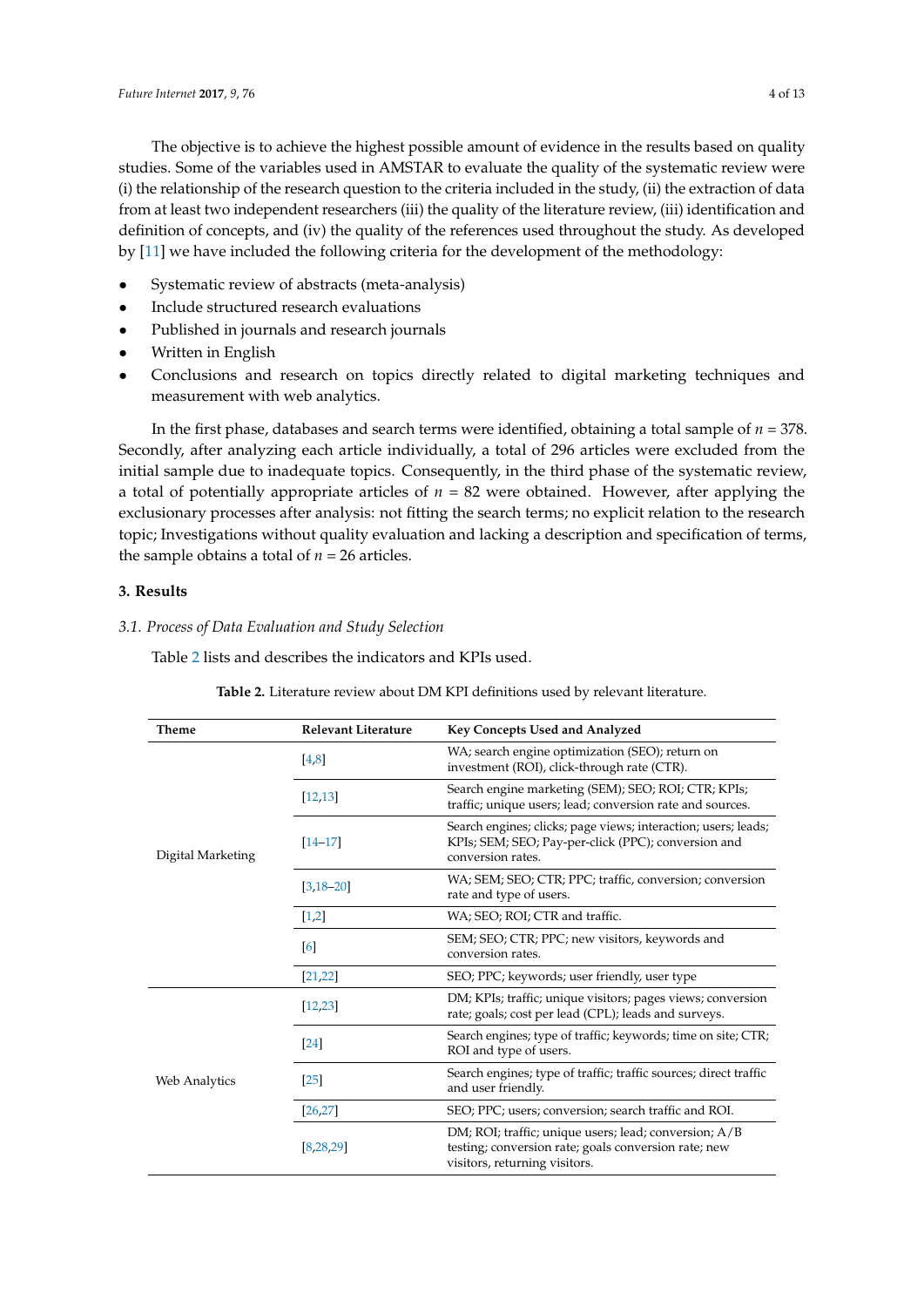# *3.2. Analysis of Scientometrics*

This section presents the findings of our scientometric analysis on the identified scientific Journals contributions concerning DM and WA based on the total of findings, Quartile, and Category (see Table [3\)](#page-4-0).

<span id="page-4-0"></span>

| <b>Journal</b>                                      | <b>Total of Findings</b> | Ouartile | Category                                  |
|-----------------------------------------------------|--------------------------|----------|-------------------------------------------|
| Industrial Marketing Management                     |                          | Q2       | <b>Business</b>                           |
| Journal of Interactive Marketing                    |                          | Q1       | <b>Business</b>                           |
| International journal of research in Marketing      |                          | Q1       | <b>Business</b>                           |
| Journal of Business Research                        |                          | Q1       | <b>Business</b>                           |
| International journal of Information Management     |                          | Q1       | Information Science and Library Science   |
| The Journal of Academic Librarianship               |                          | Q2       | Information Science and Library Science   |
| Journal of Service Research                         |                          | Q1       | <b>Business</b>                           |
| Managing Service Quality                            |                          | Q1       | <b>Business</b>                           |
| Engineering Applications of Artificial Intelligence |                          | Q1       | Computer Science, Artificial Intelligence |
| Computer Standards and Interfaces                   |                          | Q2       | Computer science, software engineering    |
| <b>International Business Review</b>                |                          | Q2       | <b>Business</b>                           |
| European Management Journal                         |                          | Q2       | <b>Business</b>                           |
| Journal of Services Marketing                       |                          | O3       | <b>Business</b>                           |
| Public relation review                              |                          | O3       | <b>Business</b>                           |
| Mobile information systems                          |                          | Q4       | Computer Science, Information Systems     |

**Table 3.** Analysis of Scientometrics.

As Table [3](#page-4-0) shows, the research presented over the last years is categorized into two main research themes: Business, Computer Science and Information Systems.

MD has a significant business perspective since it is used as a tool for promotion and sale on the Internet, but from the Computer Science perspective, a high and technical value is provided in order to implement and develop these techniques as well as from the category of Information Science.

The research theme in DM and WA is a mix of these three research sciences. The total number of investigations that have been selected after passing the quality filters developed in the systematic review of literature can be appreciated in Table [3.](#page-4-0) In addition, it also shows the quality of the Journal of Research when presenting the classification by Quartiles.

The Journals of Industrial Marketing Management (Business), Interactive Marketing (Business), International Journal of research in Marketing (Business), Business Research (Business) International Journal of Information Management (Information Science and Library Science) and The Journal of Academic Librarianship (Information Science and Library Science) are key to understand this research topic.

# *3.3. Metrics for Assessing DM Efforts*

Marketing plans include budgetary allocations for communication campaigns, advertising and other actions intended to publicize the brand, the products and services offered, and to reach current and potential new customers, leading to the ultimate consummation of the marketing process—A purchase. While the calculation of sales effectiveness for "traditional" marketing tools (e.g., TV advertising) has long been practiced, for the new, evolving digital marketing domain, this remains a work in progress. Two of the areas most in need of improvement are the measurement of DM efforts and DM results [\[6](#page-10-5)[,30\]](#page-11-14).

Because these metrics and analytical techniques are evolving, it is seldom easy to calculate the ROI [\[31\]](#page-11-15) of a campaign in DM. Depending on campaign objectives and complexity, it may be very challenging to measure accurately. Even so, as a general managerial rule, an estimation of the results should be attempted. This means that companies need to work with all available information, going beyond the metrics provided by an agency or a digital medium [\[32\]](#page-11-16).

Companies must analyze whether the money spent on a campaign generates business, whether it is a superfluous expense, or if it really is an investment that generates a return. In the short, medium or long-term, companies should devote resources in order to be able to calculate return on investment [\[33\]](#page-11-17).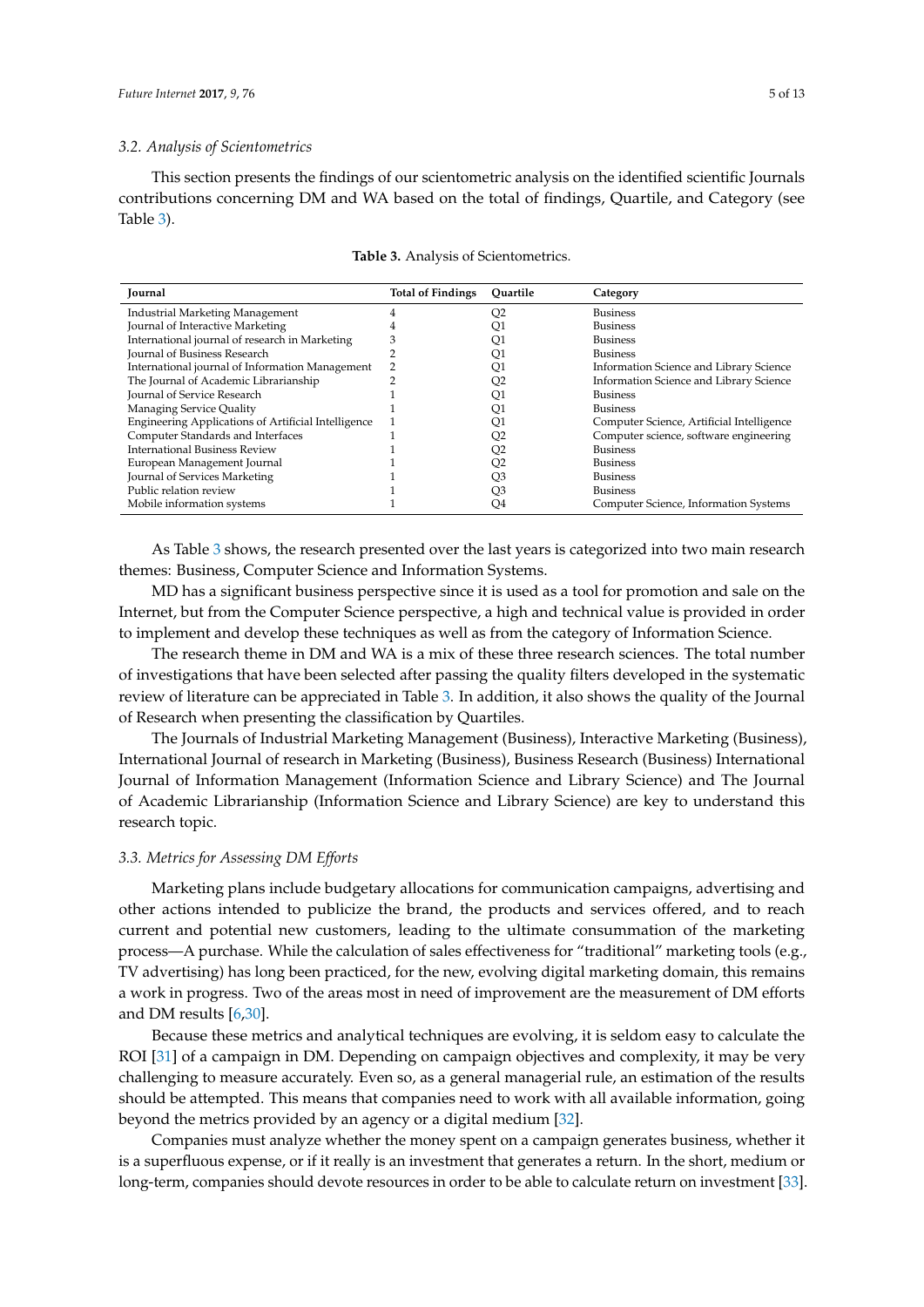<span id="page-5-0"></span>In Table [4,](#page-5-0) we show one of the most common, and conceptually simple methods found in the literature for calculating the profitability of DM actions.

| <b>ROI</b> (Return on Investment)                                                                                                                                                                                                                          | <b>CTR (Click-Through Rate)</b>                                                                                                                                                                                                             |
|------------------------------------------------------------------------------------------------------------------------------------------------------------------------------------------------------------------------------------------------------------|---------------------------------------------------------------------------------------------------------------------------------------------------------------------------------------------------------------------------------------------|
| A performance measure used to evaluate the<br>efficiency of an investment or to compare the<br>efficiency of a number of different investments.<br>Calculated by comparing the spending on DM to the<br>sales increases. The return on investment formula: | A metric that measures the number of clicks<br>advertisers receive on their ads per number<br>of impressions.<br>It can also feed into a calculation of paid per click<br>(PPC) or cost per Click (CPC).<br>The click-through rate formula: |
| $ROI = \frac{Gain from Investment - Cost of Investment}{Cost of Investment}$                                                                                                                                                                               | $CTR = \frac{Number of Clicks}{Impressions}$                                                                                                                                                                                                |

**Table 4.** Measures to calculate the ROI in DM.

# *3.4. DM Techniques*

According to the [\[34\]](#page-11-18): "WA is the practice of the measurement, collection, analysis and reporting of Internet data in order to understand how a site is used by an audience and how to optimize it". The focus of WA is to understand the users of a site, their behaviour and activity [\[35\]](#page-11-19).

If WA is to be meaningful, the data collection process must be carefully designed to deliver consistent and reliable data. Analysts working in WA should be WA are of how systems work and how they generate data. They should be able to audit its implementation and operation. The first step in the analysis is to be sure of the veracity of information. It is at this point that the technical tools must perform their actions correctly [\[36\]](#page-11-20).

As is well-known, there are different techniques of DM such as search marketing (SEO or SEM), social media marketing, affiliate marketing or content marketing. However, to establish the main KPIs and metrics for companies we will focus on the analysis of the techniques of SEO and SEM. Search marketing shares, the main KPIs with other DM techniques because search engines are the main channel of contact between the user and Internet companies [\[37\]](#page-11-21).

The difference between visibility with search engines compared to other models in traditional Internet advertising is that the user voluntarily seeks a service, product or information [\[38\]](#page-11-22). The accepted thinking in SEO and SEM is that to attract user traffic, it is essential that a website is among the first two or three positions on the first page of the search engine results page (SERPs), as derived through keyword ranking.

At this point we refer to the use of SEO as a technique or process for improving the visibility of a page to search engines (to move up into the top results) in the rankings. From there, the results can be assessed and analysed to calculate *conversion rates* (conversion here means moving from being seen to being acted upon, as in clicking). Being present on the Internet at the right time with a relevant search term can become a business opportunity [\[27,](#page-11-11)[38\]](#page-11-22).

The SEM proposition, however, is that it can make DM work better by promoting websites and raising their visibility in SEPRs. Techniques such as SEO and SEM have led to consolidated contracting models for advertising campaigns that can be applied to both display ads and text ads (see Table [2\)](#page-3-0). This is a positive development because firms need clear media buying models in order to achieve the aims of their campaigns [\[38\]](#page-11-22).

DM use of WA provides indicators of the effectiveness of each individual Internet Marketing technique employed. In turn, these indicators are related to the different pricing models in digital advertising, and therefore feed into the payment models used in DM strategies. It is the monetization of SEO and SEM combined with WA that should enable marketers to calculate the return on investment of their marketing efforts and to determine the basis for measuring the profitability and effectiveness of DM campaigns [\[31](#page-11-15)[,39](#page-12-0)[,40\]](#page-12-1).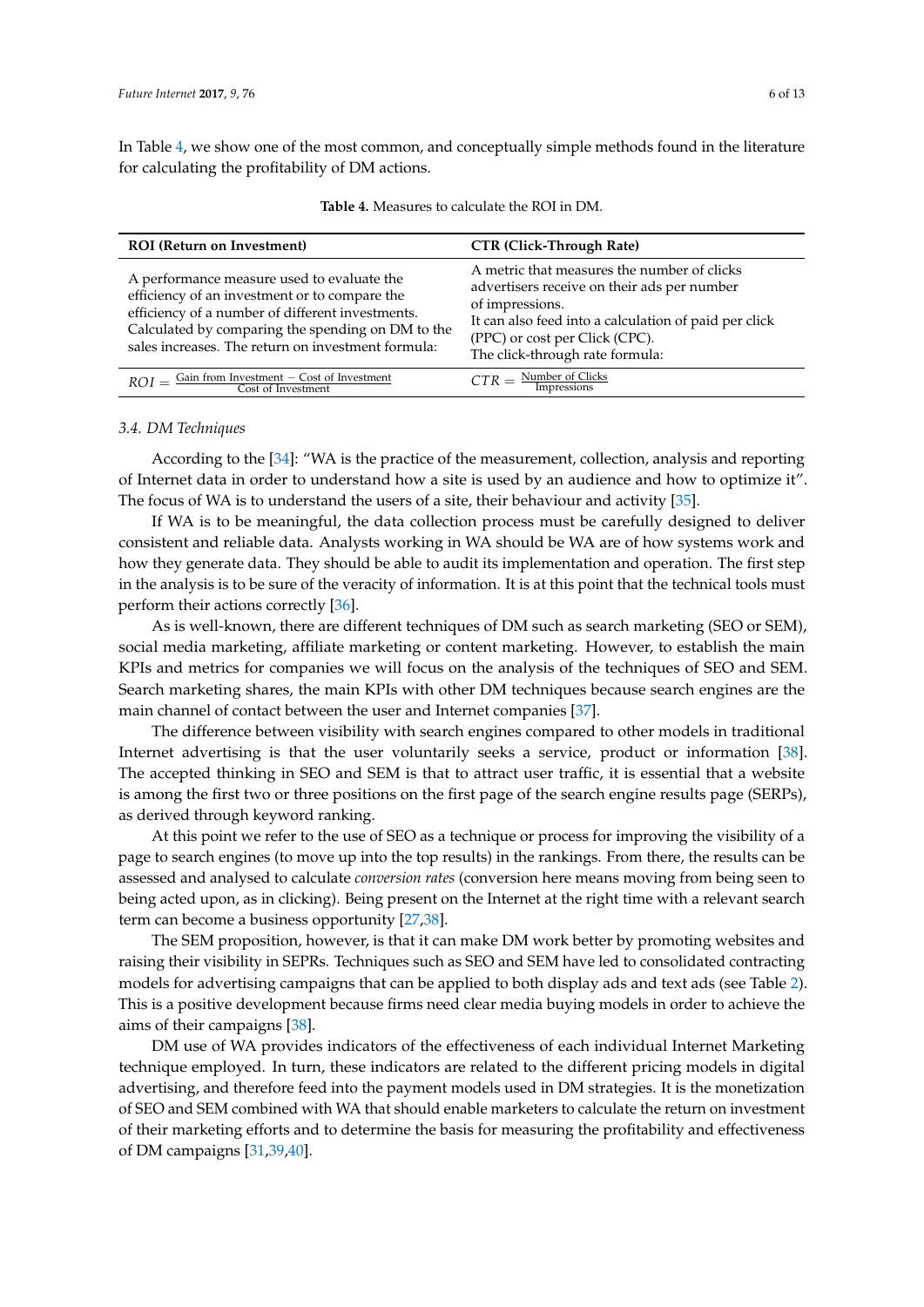However, as seen in the literature review, there is little consensus in the DM ecosystem about which particular metrics are most useful—for example, clicks, impressions, or number of page views which are based on user behaviour on a website [\[41\]](#page-12-2).

In order to reliably use these metrics, we must first examine the different contracting models used in the calculation of digital advertising rates. The literature review shows that the metrics analyzed in each type of research are determined by the type of contracting models in which companies have invested. In Table [5](#page-6-0) we can see the main contracting models used in the researches analyzed.

<span id="page-6-0"></span>

| <b>Type of Advertising Contracting Model</b>                                                                                                                    | Description                                                                                                                                                                                                                                     |
|-----------------------------------------------------------------------------------------------------------------------------------------------------------------|-------------------------------------------------------------------------------------------------------------------------------------------------------------------------------------------------------------------------------------------------|
| CPI (Cost per impression) or CPM (Cost per thousand impressions)<br>PPC (Pay Per Click) and CPC (Pay Per Click)<br>CPL (Cost per Lead)<br>CPA (Cost per Action) | One of the most common ways of buying digital media.<br>Here the advertiser pays when a click is made on an ad.<br>The advertiser pays when a lead form is completed and submitted.<br>Here the advertiser pays only if a form or lead is made. |

**Table 5.** Type of advertising contracting model.

# *3.5. Quantitative and Qualitative Analytical Indicators*

WA may be quantitative or qualitative and each type can be used to understand the behaviour of the target audience, analyze trends, check the performance of the actions taken and help in making strategic decisions. The Internet has a huge number of possible measures, so often the hardest part is not getting the information, but being able to capture the real meaning and being able to interpret it.

Today, there are many WA tools. For example, small data tags—*cookies—*can be installed in a user's browser when he enters a website. In addition, cookies can be used to find other information files with server logs, tags or navigation bars. The choice of one or other will depend on the needs of measurement, the focus of the study, accuracy of the data and cost. These data can be used to get clear objectives, set measurement parameters, segment the audience and configure and implement the WA tool. There are several alternatives but Google Analytics is the most used due to its power and free cost [\[29,](#page-11-13)[42\]](#page-12-3).

### 3.5.1. Key Quantitative Analytical Indicators

These are some important quantitative analytical indicators based on more measurable data. According to Kaushik [\[8\]](#page-10-7), a leading specialist in the field of global WA, and Digital Marketing Evangelist at Google, there are 3 basic types of results we expect from quantitative data analysis: Increased revenue (conversion), reduced costs (conversion rate) and increased customer satisfaction and customer loyalty (user), or loosely, customer engagement. These three objectives, especially the first two, are aimed at e-commerce [\[1\]](#page-10-0). When considering content strategy, the focus is on informing the user or potential customer to attract attention and interest.

After reviewing the relevant literature, we highlight the following quantitative indicators in order to clarify those most commonly used in DM in Table [6.](#page-6-1) The table is not meant to be wholly inclusive, rather it includes only those measures in most common usage:

<span id="page-6-1"></span>

| <b>Ouantitative Indicators</b> | Description                                                                                                                                                                 |
|--------------------------------|-----------------------------------------------------------------------------------------------------------------------------------------------------------------------------|
| Impressions                    | An instance of an organic search-engine listing or sponsored ad being served on a<br>particular Web page or an image being viewed in display advertising.                   |
| Traffic                        | Number of visitors who come to a website.                                                                                                                                   |
| Unique users                   | Number of different individuals who visit a site within a specific time period.                                                                                             |
| Lead                           | When a visitor registers, signs up for, or downloads something on an advertiser's<br>site. A lead might also comprise a visitor filling out a form on an advertiser's site. |
| Conversion                     | What defines a conversion depends on the marketing objective. It could be a sent<br>form, a click on an ad or a purchase. It is an objective or goal.                       |

| <b>Table 6.</b> Quantitative Indicators in DM. |  |  |  |
|------------------------------------------------|--|--|--|
|------------------------------------------------|--|--|--|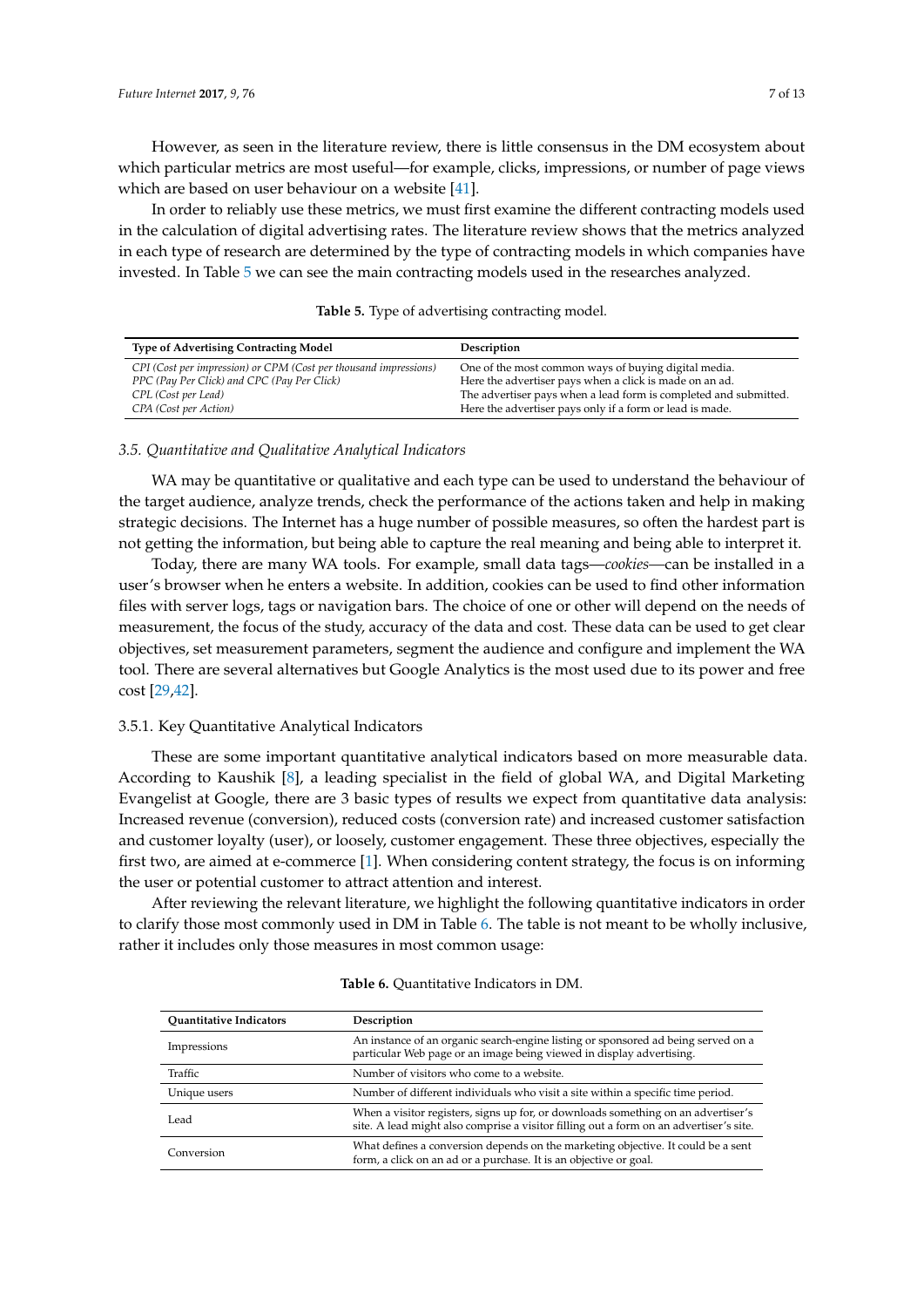# 3.5.2. Key Qualitative Analytical Indicators

There are several ways to measure user behaviour and optimize service. One is to use qualitative analytics data that identifies reasons related to why the user has performed an action on a web page. These metrics are feedback that links to quantitative analytics indicators [\[38\]](#page-11-22).

WA are not user data, they are information provided by the actions performed by users. We can divide the qualitative information into two groups, depending on how we get it: Direct (i), asking users in a direct way on a number of issues: surveys, discussion groups or focus and interviews with users, and Hint (ii): Do not directly ask the user, but analyze the behaviour and response to timely questions A/B testing, usability studies or heuristic analysis experts. The great challenge for all firms is in analyzing the information effectively to turn it into knowledge to WA better conclusions about user behaviour on a website [\[31\]](#page-11-15).

In much of the relevant literature, the authors discuss user behaviour on the web and how it can be measured with metrics such as time on site, number of page views or user experience when interacting with web design. Some of these authors talk about phases and actions taken by companies to improve user behaviour on a site, but do not define the specific qualitative indicator [\[31,](#page-11-15)[43\]](#page-12-4).

<span id="page-7-0"></span>To define qualitative indicators that collect these user actions, a number of alternatives have been used in the literature as laid out in Table [7.](#page-7-0)

| Qualitative Indicator | Description                                                                                                                                                                                                                                                                                                                                                                                                        |
|-----------------------|--------------------------------------------------------------------------------------------------------------------------------------------------------------------------------------------------------------------------------------------------------------------------------------------------------------------------------------------------------------------------------------------------------------------|
| $A/B$ Testing         | A/B testing refers to two different versions of a page or a page element such as<br>a heading, image or button. A/B testing is aimed at increasing page or site<br>effectiveness against key performance indicators including click through rates,<br>conversion rates and revenue per visit.                                                                                                                      |
| Call to Action (CTA)  | A statement or instruction, typically promoted in print, web, TV, radio,<br>on-portal, or other forms of media (often embedded in advertising),<br>that explains to a mobile subscriber how to respond to an opt-in for a particular<br>promotion or mobile initiative, which is typically followed by a Notice.                                                                                                   |
| User experience (UX)  | Encompasses all aspects of the end-user's interaction with the company, its<br>services, and its products through different devices. This term is also used with<br>Information Architecture (IA), which is the structural design of shared<br>information on a site based on user behaviour.                                                                                                                      |
| Rating systems        | A system of classifying according to quality or merit or amount which could<br>divide and organize the type of users.                                                                                                                                                                                                                                                                                              |
| Surveys and forms     | Tools that allows users to send information to a website. It is usually used to set<br>the number of conversions or conversion goals in a web site or DM campaign.                                                                                                                                                                                                                                                 |
| The Flow of Users     | Graphical representation of the paths users took through the site, from the<br>source, through the various pages, and where along their paths they exited the<br>site. The Users Flow report lets you compare volumes of traffic from different<br>sources, examine traffic patterns through your site, and troubleshoot the<br>effectiveness of your site. It is used to understand the user behaviour on a site. |

**Table 7.** Qualitative Indicators in DM.

In addition, it is important to highlight that qualitative indicators related to social media are important. Social interactions between companies and users should be analyzed. Social media consumer interactions are important to any company in the Digital Marketing environment. These social factors are defined and identified by many authors who focus their research on evaluating social indicators and social commerce interactions to improve their DM strategies [\[14,](#page-11-1)[20,](#page-11-4)[21,](#page-11-5)[36,](#page-11-20)[43\]](#page-12-4).

# 3.5.3. Key Performance Indicators (KPIs) in DM

Each company can identify the KPIs that it judges are most relevant to its business. In many cases, this may be a process of trial and error [\[44\]](#page-12-5). The consensus in the literature is that to be useful, KPIs must have the following characteristics: They must be Measurable (i), by definition a KPI should be measurable in the DM environment. For example, it is difficult to measure how useful a web page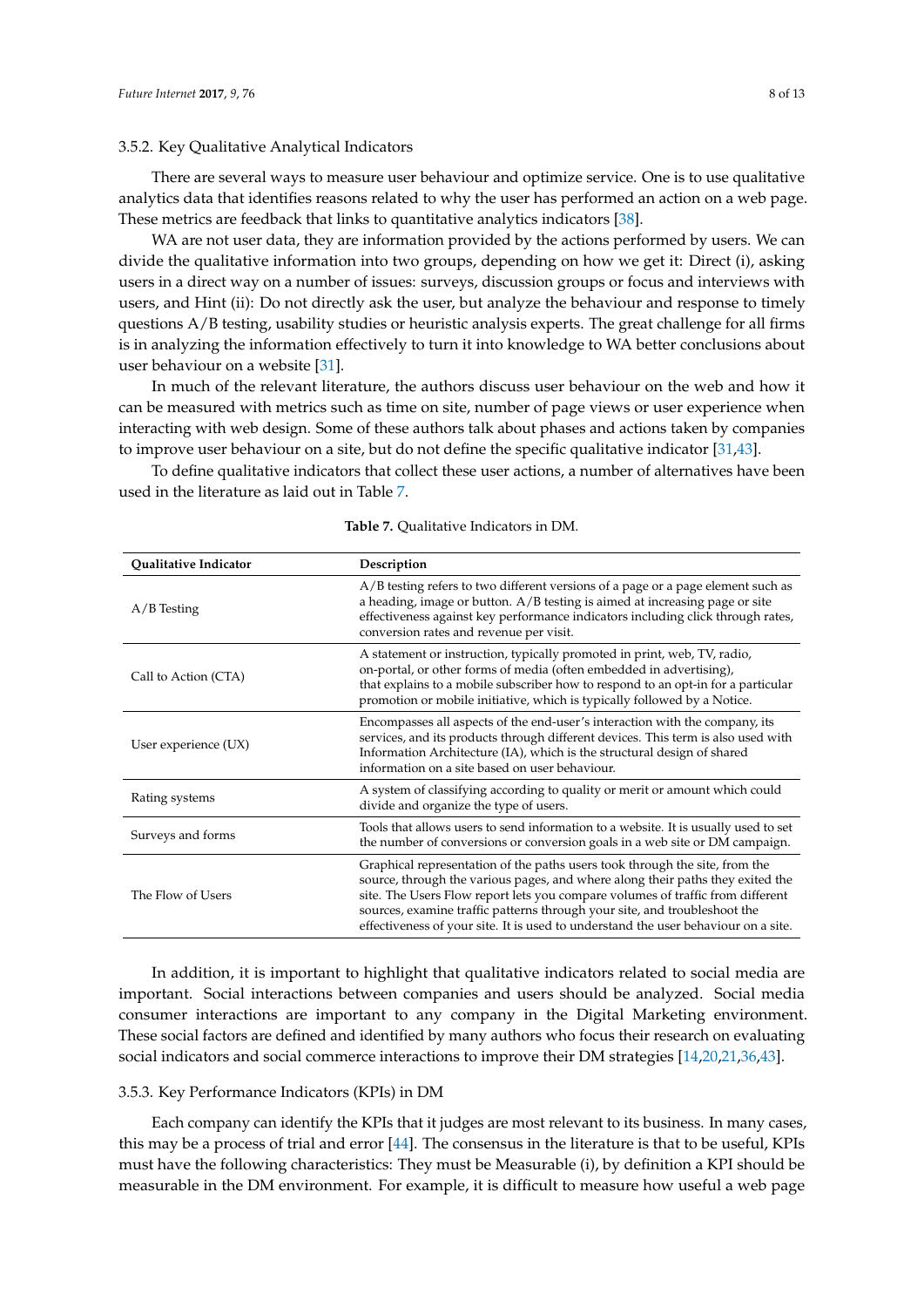is for a user, but the time spent on the page can be measured. If this is long, we can assume that the content of the page is useful; Achievable (ii), the objectives considered when setting KPIs must be credible. Sometimes too much information can be a problem and there are dozens of KPIs to choose from, but only a few provide information of interest. Finally, a KPI must be Available at least for a time (iii), KPIs must meet deadlines, and be available for reasonable periods of time [\[1](#page-10-0)[,45,](#page-12-6)[46\]](#page-12-7).

In order to define a set of indicators for companies, after researching the overview and analysis of the relevant articles on this topic, we define the following basic KPIs that companies should follow and analyse with WA in their DM strategies as laid out in Table [8.](#page-8-0)

<span id="page-8-0"></span>

| <b>KPI</b> in DM                            | Description                                                                                                                                                                                                                                                                                                                                                                                         |
|---------------------------------------------|-----------------------------------------------------------------------------------------------------------------------------------------------------------------------------------------------------------------------------------------------------------------------------------------------------------------------------------------------------------------------------------------------------|
| <b>Conversion Rate</b>                      | The average number of conversions per click in SERP results or in Ads click<br>(depends on the marketing objective), shown as a percentage. Conversion rates are<br>calculated by simply taking the number of conversions and dividing that by the<br>number of total ad clicks/actions that can be tracked to a conversion during the<br>same time period.                                         |
| <b>Goals Conversion Rate</b>                | A goal represents a completed activity (also called a conversion). Examples of goals<br>include making a purchase -e-commerce-, completing a game level (App), or<br>submitting a contact information form (Lead generation site).                                                                                                                                                                  |
| Type of Users                               | New Visitors. They are users who visit your site for the first time. Returning Visitors.<br>They are users who visit your site for the second or more times. It is important<br>because it shows the interest of your business and website for the target audience.                                                                                                                                 |
| <b>Type of Sources</b>                      | Source. Every referral to a web site has an origin, or source. Medium. Every referral<br>to a website also has a medium, such as, according to Google Analytics: "organic"<br>(unpaid search), CPC, referral, email and "none", direct traffic has a medium of<br>none. Campaign. Is the name of the referring AdWords campaign or a custom<br>campaign that has been created.                      |
| Keywords/Traffic of Non branded<br>Keywords | Keywords in DM, are the key words and phrases in a web content that make it<br>possible for people to find a site via search engines. A non-branded keyword is a one<br>that does not contain the target website's brand name or some variation.<br>Ranking for non-branded keywords is valuable because it allows a website to<br>obtain new visitors who are not already familiar with the brand. |
| Keyword Ranking                             | Rank is an estimate of your website's position for a particular search term in some<br>search engines' results pages. The lower the rank is, the easier your website will be<br>found in search results for that keyword.                                                                                                                                                                           |

#### **Table 8.** Key Performance Indicators (KPIs) in DM.

# **4. Conclusions**

This paper provides a comprehensive and systemic overview of the current status of the theoretical and empirical literature on DM and WA.

The development of the Internet and electronic commerce involves a change in marketing thinking and practice due to the fact that traditional marketing has had to develop new techniques for the Internet. This has resulted in the existence of a gap between the development of new techniques of DM and measurement processes that have to be performed for the correct measurement of results.

Due to the increased use of DM in the last decade and the investment made by companies in the last few years we have carried out an investigation to determine the key indicators to which companies should pay attention in order to measure their digital marketing actions. Researches present concerns expressed by companies about the lack of knowledge of what metrics they should use to justify their marketing investments [\[15\]](#page-11-23). This remains true despite the many articles published on DM measurement topics in the last few years. Researchers use a wide variety of different metrics and indicators to measure the efficiency and effectiveness of DM techniques and calculate profitability (ROI), however, our study shows that little consensus has been formed about the use of these indicators, or on the definition of the key factors for measuring the DM performance.

In summary, this research presents the main analytical indicators to measure the performance of DM. It highlights the most commonly used indicators that might therefore offer potential for increasing standardisation and comparability of results across studies [\[47–](#page-12-8)[49\]](#page-12-9).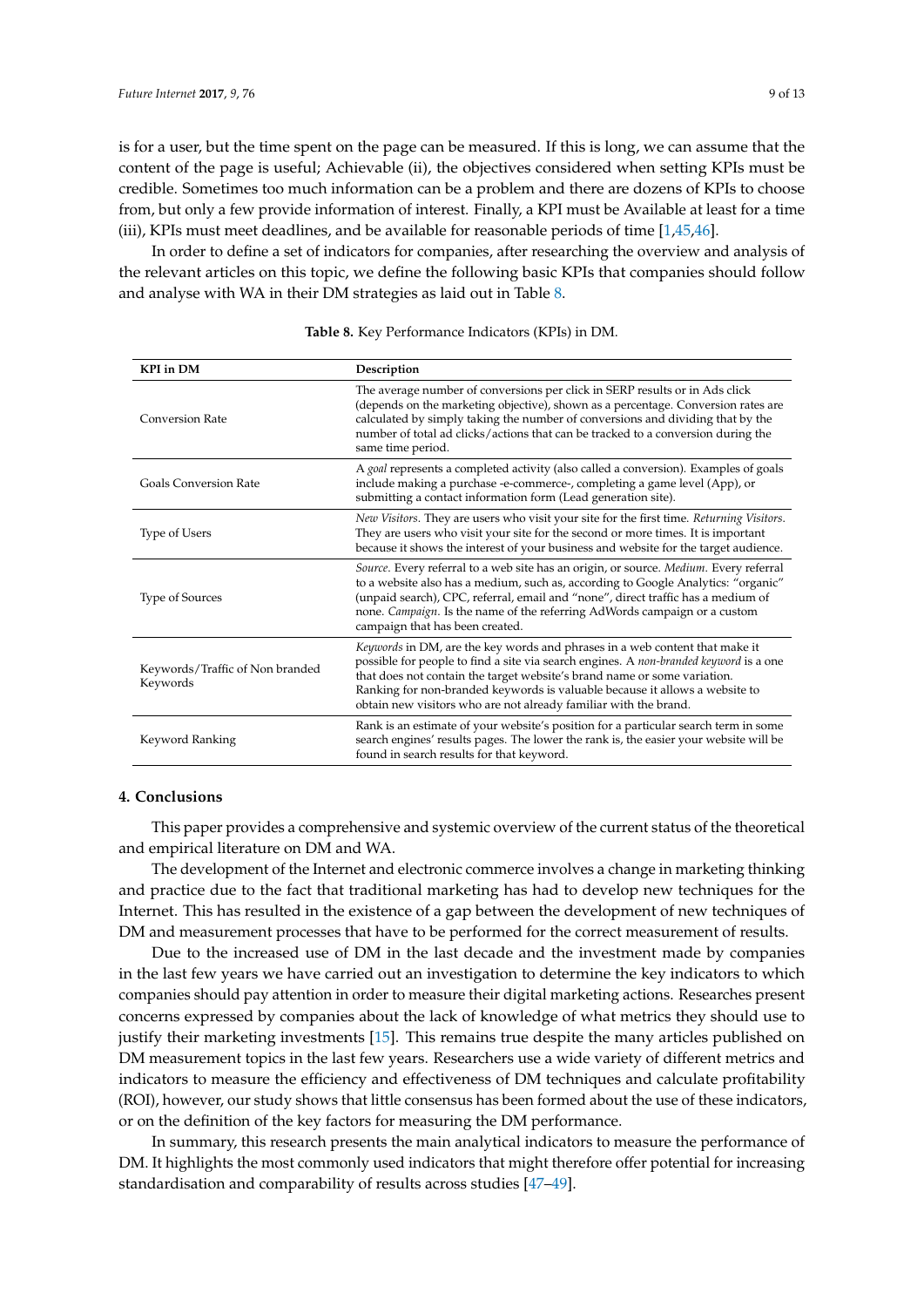Second, the indicators defined in this study are based on the use of relevant analytical indicators in the field of MD and WA. The goal was to define correctly these indicators to group the main KPIs for the measurement of DM return of investment.

The contribution of the theoretical framework demonstrates how companies should understand the different contracting models in DM to establish relevant indicators and how they should understand the main models of performance measurement in DM. In the study, we can see what the main contracting models studied in the main works of DM are. This means that the understanding of the different models of recruitment advertising on the Internet is important to determine the indicators to be measured and calculate the ROI.

Third, the literature shows the importance of using two types of WA as a basis of assessment in DM; (i) quantitative analytical indicators, which allow work on real data, quantifying different goals or conversions and which are the main indicators studied by the authors, and (ii) qualitative analytical indicators that are used in DM to show how the user understands a website, helping to define KPIs to understand the on-line buying process and user behaviour. This study makes the additional contribution of clarifying the main qualitative indicators from the literature.

Following the indicators identified in this research strategies and actions in DM can be improved. Marketers and Academics can check the efficiency of their activities by consulting the ROI or CTR in their actions in DM. To measure and optimize each process carried out by users on the website, Marketers and Academics can consult the indicated qualitative indicators. In addition, it will allow them to optimize and structure their strategies. On the other hand, they can use this research to improve the online shopping process and the User Experience (UX). This will increase the conversion rates. In order to measure the online strategies objetives, this research suggests that different KPIs should be determined to assess the impact of each action. Each Marketer or Academic, could use these indicators to improve their strategies and account the goals achieved in DM.

#### *4.1. Implications for Academics*

The significance of our research and results for academics has its value in the study of DM as a theoretical concept. The growing use of DM is tied to the development of the Internet in the last decade. For a topic to be relevant, a number of studies and investigations should be carried out over time. The early development of the Internet and new technologies has meant that traditional marketing has evolved rapidly and has adapted to the new demands of the Internet, and continues to do so. Therefore, academic work needs to be ongoing. According to [\[7\]](#page-10-6) DM refers to "marketing functions performed electronically". Therefore, academics must understand and learn the new marketing tools and their uses. As traditional marketing evolves, academics must obtain and develop new skills and learn the new vocabulary necessary to understand this ecosystem.

Just as there has been a gap in the Marketer's skill-set in the professional sector [\[19\]](#page-11-24), this research shows there has also been a gap in the understanding amongst academics in the use of these technologies in the professional sector. In quickly evolving fields this may be quite natural, but it also highlights the need for academics to pursue additional research to refine the definition, measurement and assessment tools for the DM environment. This study contributes to that effort by cataloguing the most prominent metrics and their uses.

Looking ahead it is clear that there is enormous potential for researchers to make major contributions to both business and technical research themes in the subject of Digital Marketing. The continued growth in the use of social media and social networking is likely to receive much more attention from academic researchers, which will be reflected in a growing number of publications. The topics of online business models and advertising are key research areas in strategy and marketing. Given the fact that most of the new developments and innovations in DM are created and implemented by business organizations, it is critical that academic researchers continue to balance academic theory with industry practice, and actively seek to produce research that is both rigorous and relevant to both academics and managers.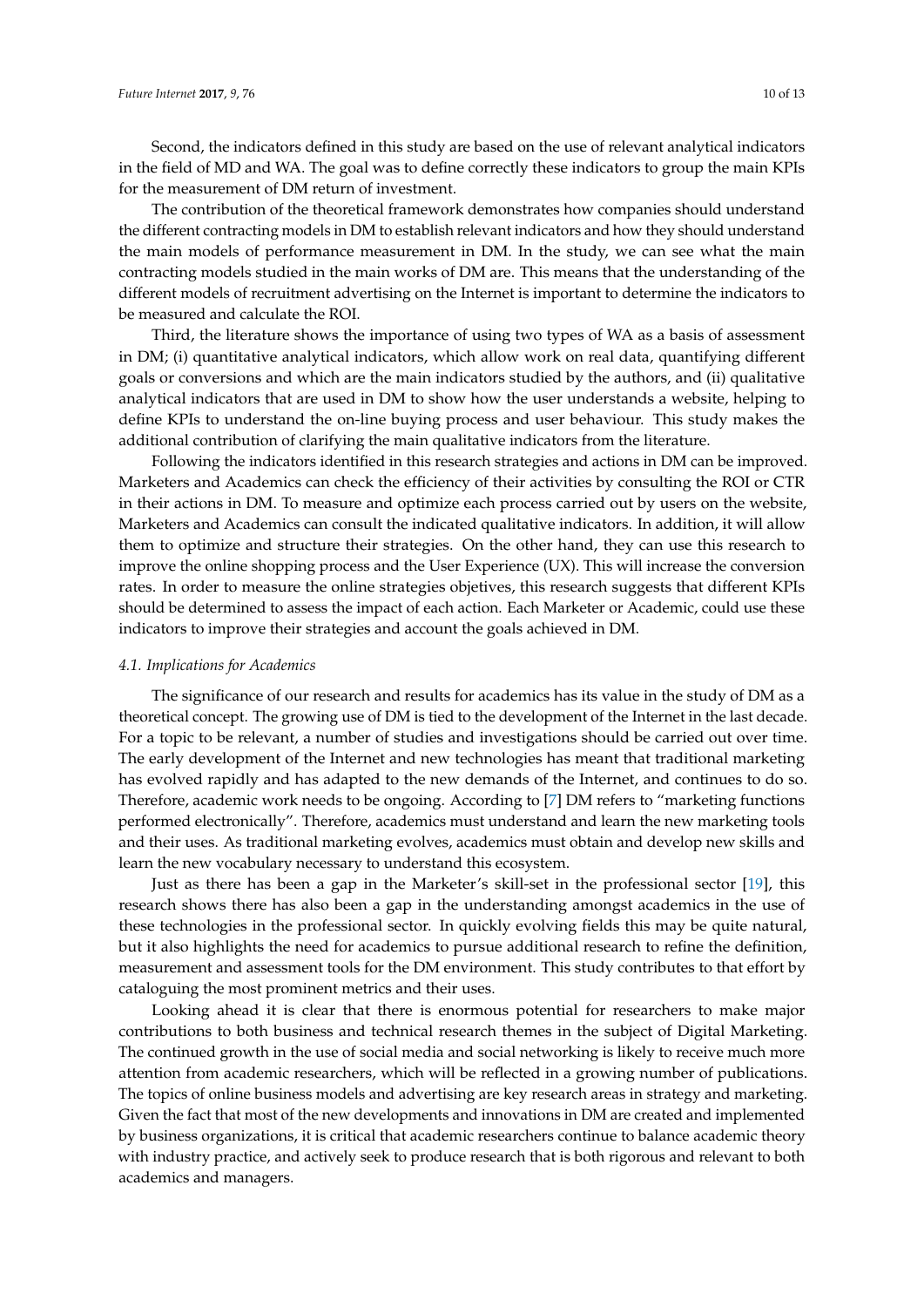# *4.2. Implications for Marketers*

Marketers recognise the importance of DM and drive its ongoing development and implementation. However, following the investigation of [\[19\]](#page-11-24) we see that there is a gap in skills development in terms of monitoring and assessing marketing actions in DM. This gap will potentially weaken marketers strategically because it means they will have an incomplete or even erroneous understanding of the effectiveness of their interventions. In order to take full advantage of the evolving digital ecosystem marketers need to be properly trained to understand and use the key performance indicators that are particular to this environment. Further, they must also seek to integrate those measures with other more traditional ones for marketing effectiveness.

In order to assist the normalization and standardization of DM indicators, our research lays out the main indicators used in the DM ecosystem. This study presents a straightforward, easy to follow discussion of KPIs for WA, and the different techniques that attract DM website traffic. Finally, we lay out a logical progression that marketers can follow, starting with the types of WA contracts on offer, to, the relevant performance indicators. These can then also lead to calculations of the ROI of their investments. Finally, the findings of our scientometric analysis regarding the identified scientific Journals contributions highlight the most relevant scientific Journals published on this topic.

The limitations of the study are those related to the methodology used and the number and databases of papers analyzed. The results of the investigation could be followed as indicators but not generalization of the sector due to the limitation of the number of investigations analyzed.

**Author Contributions:** José Ramón Saura, Pedro Palos-Sánchez and Luis Manuel Cerdá Suárez conceived and designed the review; José Ramón Saura performed the methodology; Pedro Palos-Sánchez and Luis Manuel Cerdá Suárez analyzed the results; José Ramón Saura, Pedro Palos-Sánchez and Luis Manuel Cerdá Suárez wrote the paper.

**Conflicts of Interest:** The authors declare no conflict of interest.

### **References**

- <span id="page-10-0"></span>1. Chaffey, D.; Patron, M. From web analytics to digital marketing optimization: Increasing the commercial value of digital analytics. *J. Direct Data Digit. Mark. Prac.* **2012**, *14*, 30–45. [\[CrossRef\]](http://dx.doi.org/10.1057/dddmp.2012.20)
- <span id="page-10-1"></span>2. Baye, M.R.; Santos, B.D.; Wildenbeest, M.R. Search engine optimization: What drives organic traffic to retail sites? *J. Econ. Manag. Strategy* **2015**, *25*, 6–31. [\[CrossRef\]](http://dx.doi.org/10.1111/jems.12141)
- <span id="page-10-2"></span>3. Germann, F.; Lilien, G.L.; Rangaswamy, A. Performance implications of deploying marketing analytics. *Int. J. Res. Mark.* **2013**, *30*, 114–128. [\[CrossRef\]](http://dx.doi.org/10.1016/j.ijresmar.2012.10.001)
- <span id="page-10-3"></span>4. Pauwels, K.; Aksehirli, Z.; Lackman, A. Like the ad or the brand? Marketing stimulates different electronic word-of-mouth content to drive online and offline performance. *Int. J. Res. Mark.* **2016**, *33*, 639–655. [\[CrossRef\]](http://dx.doi.org/10.1016/j.ijresmar.2016.01.005)
- <span id="page-10-4"></span>5. Yang, Z.; Shi, Y.; Wang, B. Search engine marketing, financing ability and firm performance in E-commerce. *Procedia Comput. Sci.* **2015**, *55*, 1106–1112. [\[CrossRef\]](http://dx.doi.org/10.1016/j.procs.2015.07.078)
- <span id="page-10-5"></span>6. Leeflang, P.; Verhoef, P.; Dahsltröm, P.; Freundt, T. Challenges and solutions for marketing in a digital era. *Eur. Manag. J.* **2014**, *32*, 1–12. [\[CrossRef\]](http://dx.doi.org/10.1016/j.emj.2013.12.001)
- <span id="page-10-6"></span>7. Kotler, A.E. *Principles of Marketing*; Pearson: Boston, MA, USA, 2016.
- <span id="page-10-7"></span>8. Kaushik, A. *Web Analytics 2.0: The Art of Online Accountability and Science of Customer Centricity*; John Wiley & Sons: Hoboken, NJ, USA, 2009.
- <span id="page-10-8"></span>9. Smith, V.; Devane, D.; Begley, C.M.; Clarke, M. Methodology in conducting a systematic review of systematic reviews of healthcare interventions. *BMC Med. Res.* **2009**, *11*, 15. [\[CrossRef\]](http://dx.doi.org/10.1186/1471-2288-11-15) [\[PubMed\]](http://www.ncbi.nlm.nih.gov/pubmed/21291558)
- <span id="page-10-9"></span>10. AMSTAR is a Reliable and Valid Measurement Tool to Assess the Methodological Quality of Systematic Reviews. Available online: <https://www.ncbi.nlm.nih.gov/pubmed/19230606> (accessed on 12 September 2017).
- <span id="page-10-10"></span>11. Bosch, M.V.; Sang, A.O. Urban natural environments as nature based solutions for improved public health—A systematic review of reviews. *J. Transp. Health* **2017**, *5*, S79. [\[CrossRef\]](http://dx.doi.org/10.1016/j.jth.2017.05.230)
- <span id="page-10-11"></span>12. Seggie, S.H.; Cavusgil, E.; Phelan, S.E. Measurement of return on marketing investment: A conceptual framework and the future of marketing metrics. *Ind. Mark. Manag.* **2017**, *36*, 834–841. [\[CrossRef\]](http://dx.doi.org/10.1016/j.indmarman.2006.11.001)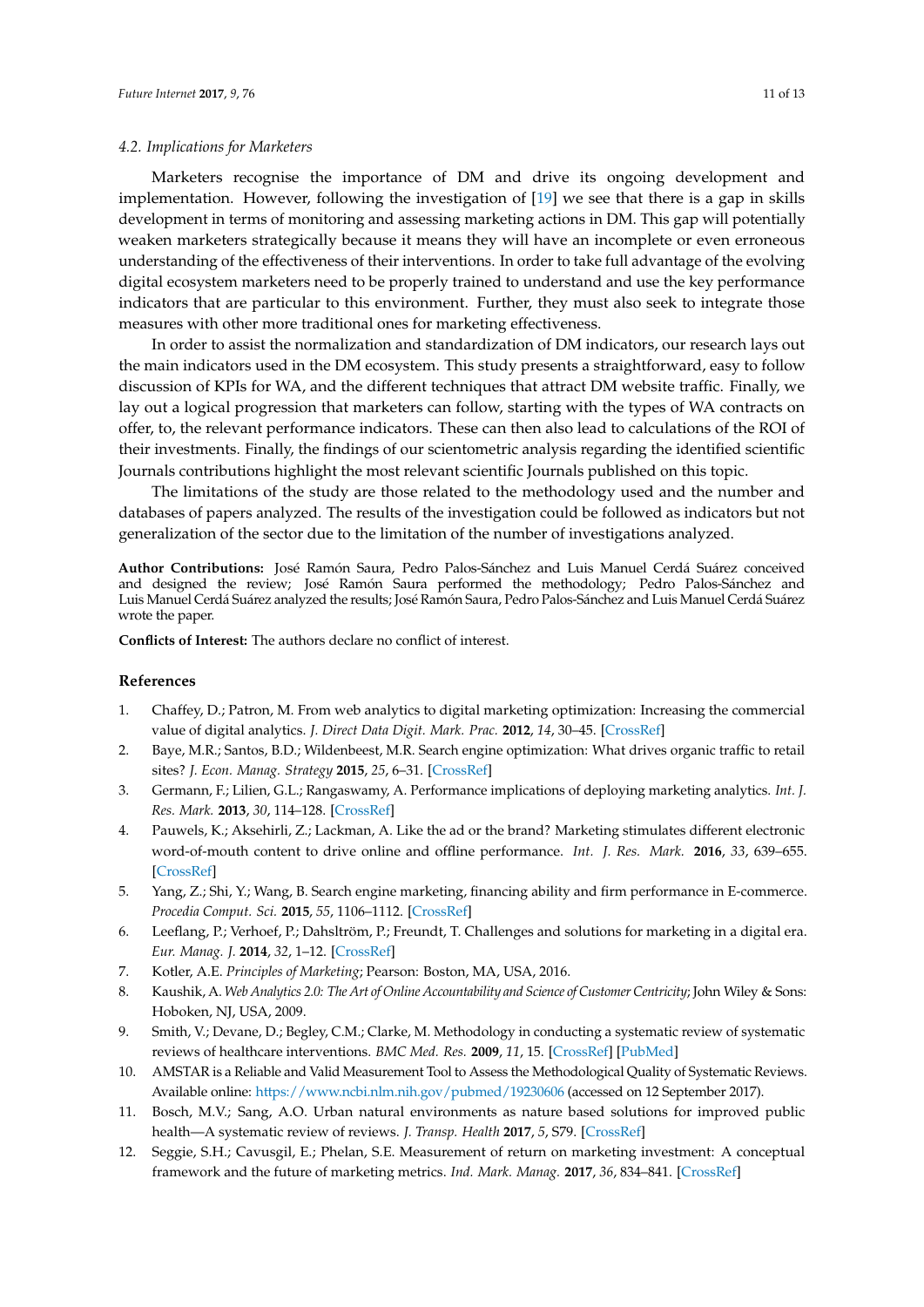- <span id="page-11-0"></span>13. Li, L.-Y. Marketing metrics' usage: Its predictors and implications for customer relationship management. *Ind. Mark. Manag.* **2011**, *40*, 139–148. [\[CrossRef\]](http://dx.doi.org/10.1016/j.indmarman.2010.09.002)
- <span id="page-11-1"></span>14. Järvinen, J.; Töllinen, A.; Karjaluoto, H.; JayWAardhena, C. Digital and social media marketing usage in B2B industrial section. *Mark. Manag. J.* **2012**, *22*, 102–117. [\[CrossRef\]](http://dx.doi.org/10.1016/j.indmarman.2011.09.00)
- <span id="page-11-23"></span>15. Royle, J.; Laing, A. The digital marketing skills gap: Developing a Digital Marketer Model for the communication industries. *Int. J. Inf. Manag.* **2014**, *34*, 65–73. [\[CrossRef\]](http://dx.doi.org/10.1016/j.ijinfomgt.2013.11.008)
- 16. Bates, J.; Best, P.; Mcquilkin, J.; Taylor, B. Will web search engines replace bibliographic databases in the systematic identification of research? *J. Acad. Librariansh.* **2017**, *43*, 8–17. [\[CrossRef\]](http://dx.doi.org/10.1016/j.acalib.2016.11.003)
- <span id="page-11-2"></span>17. Choudhary, V.; Currim, I.; Dewan, S.; Jeliazkov, I.; Mintz, O.; Turner, J. Evaluation set size and purchase: Evidence from a product search engine. *J. Interact. Mark.* **2017**, *37*, 16–31. [\[CrossRef\]](http://dx.doi.org/10.1016/j.intmar.2016.07.003)
- <span id="page-11-3"></span>18. Aswani, R.; Kar, A.K.; Ilavarasan, P.V.; Dwivedi, Y.K. Search engine marketing is not all gold: Insights from Twitter and SEOClerks. *Int. J. Inf. Manag.* **2018**, *38*, 107–116. [\[CrossRef\]](http://dx.doi.org/10.1016/j.ijinfomgt.2017.07.005)
- <span id="page-11-24"></span>19. Dotson, J.P.; Fan, R.R.; Feit, E.M.; Oldham, J.D.; Yeh, Y. Brand attitudes and search engine queries. *J. Interact. Mark.* **2017**, *37*, 105–116. [\[CrossRef\]](http://dx.doi.org/10.1016/j.intmar.2016.10.002)
- <span id="page-11-4"></span>20. Oberoi, P.; Patel, C.; Haon, C. Technology sourcing for website personalization and social media marketing: A study of e-retailing industry. *J. Bus. Res.* **2017**, *80*, 10–23. [\[CrossRef\]](http://dx.doi.org/10.1016/j.jbusres.2017.06.005)
- <span id="page-11-5"></span>21. Jayaram, D.; Manrai, A.K.; Manrai, L.A. Effective use of marketing technology in Eastern Europe: Web analytics, social media, customer analytics, digital campaigns and mobile applications. *J. Econ. Financ. Adm. Sci.* **2015**, *20*, 118–132. [\[CrossRef\]](http://dx.doi.org/10.1016/j.jefas.2015.07.001)
- <span id="page-11-6"></span>22. Fishkin, R.; Høgenhaven, T. *Inbound Marketing and SEO: Insights from the Moz Blog*; Wiley: Hoboken, NJ, USA, 2013.
- <span id="page-11-7"></span>23. Nabout, A.; Skiera, B.; Stepanchuk, T.; Gerstmeier, E. An analysis of the profitability of fee-based compensation plans for search engine marketing. *Int. J. Res. Mark.* **2012**, *29*, 68–80. [\[CrossRef\]](http://dx.doi.org/10.1016/j.ijresmar.2011.07.002)
- <span id="page-11-8"></span>24. Wilson, R.F.; Pettijohn, J.B. Affiliate management software: A premier. *J. Website Promot.* **2008**, *3*, 118–130. [\[CrossRef\]](http://dx.doi.org/10.1080/15533610802052894)
- <span id="page-11-9"></span>25. Wilson, R.D. Using web traffic analysis for customer acquisition and retention programs in marketing. *Serv. Mark. Q.* **2004**, *26*, 1–22. [\[CrossRef\]](http://dx.doi.org/10.1300/J396v26n02_01)
- <span id="page-11-10"></span>26. Kent, M.L.; Carr, B.J.; Husted, R.A.; Pop, R.A. Learning web analytics: A tool for strategic communication. *Public Relat. Rev.* **2011**, *37*, 536–543. [\[CrossRef\]](http://dx.doi.org/10.1016/j.pubrev.2011.09.011)
- <span id="page-11-11"></span>27. Lee, G. Death of 'last click wins': Media attribution and the expanding use of media data. *J. Direct Data Digit. Mark. Pract.* **2010**, *12*, 16–26. [\[CrossRef\]](http://dx.doi.org/10.1057/dddmp.2010.14)
- <span id="page-11-12"></span>28. Fagan, J.C. The suitability of web analytics key performance indicators in the academic library environment. *J. Acad. Librariansh.* **2014**, *40*, 25–34. [\[CrossRef\]](http://dx.doi.org/10.1016/j.acalib.2013.06.005)
- <span id="page-11-13"></span>29. Plaza, B. Google analytics intelligence for information professionals. *Online* **2010**, *34*, 33–37.
- <span id="page-11-14"></span>30. Xu, Z.; Frankwick, G.L.; Ramirez, E. Effects of big data analytics and traditional marketing analytics on new product success: A knowledge fusion perspective. *J. Bus. Res.* **2016**, *69*, 1562–1566. [\[CrossRef\]](http://dx.doi.org/10.1016/j.jbusres.2015.10.017)
- <span id="page-11-15"></span>31. Palos Sanchez, P.R. Aproximación a los factores claves del retorno de la inversión en formación e-learning. *3C Empresa* **2016**, *5*, 12. [\[CrossRef\]](http://dx.doi.org/10.17993/3cemp.2016.050428.12-31)
- <span id="page-11-16"></span>32. Fiorini, P.M.; Lipsky, L.R. Search marketing traffic and performance models. *Comput. Stand. Interfaces* **2012**, *34*, 517–526. [\[CrossRef\]](http://dx.doi.org/10.1016/j.csi.2011.10.008)
- <span id="page-11-17"></span>33. Järvinen, J.; Karjaluoto, H. The use of Web analytics for digital marketing performance measurement. *Ind. Mark. Manag.* **2015**, *50*, 117–127. [\[CrossRef\]](http://dx.doi.org/10.1016/j.indmarman.2015.04.009)
- <span id="page-11-18"></span>34. Bourne, M.; Neely, A.; Platts, K.; Mills, J. The success and failure of performance measurement initiatives: Perceptions of participating managers. *Int. J. Oper. Prod. Manag.* **2002**, *22*, 1288–1310. [\[CrossRef\]](http://dx.doi.org/10.1108/01443570210450329)
- <span id="page-11-19"></span>35. Digital Analytics Association. 2018. Available online: <http://goo.gl/BJnhaJ> (accessed on 5 September 2017).
- <span id="page-11-20"></span>36. Vásquez, G.A.; Escamilla, E.M. Best practice in the use of social networks marketing strategy as in SMEs. *Procedia Soc. Behav. Sci.* **2014**, *148*, 533–542. [\[CrossRef\]](http://dx.doi.org/10.1016/j.sbspro.2014.07.076)
- <span id="page-11-21"></span>37. Nabout, N.A.; Skiera, B. Return on quality improvements in search engine marketing. *J. Interact. Mark.* **2012**, *26*, 141–154. [\[CrossRef\]](http://dx.doi.org/10.1016/j.intmar.2011.11.001)
- <span id="page-11-22"></span>38. Hwangbo, H.; Kim, Y.S.; Cha, K.J. Use of the smart store for persuasive marketing and immersive customer experiences: A case study of Korean apparel enterprise. *Mob. Inf. Syst.* **2017**, *2017*, 4738340. [\[CrossRef\]](http://dx.doi.org/10.1155/2017/4738340)